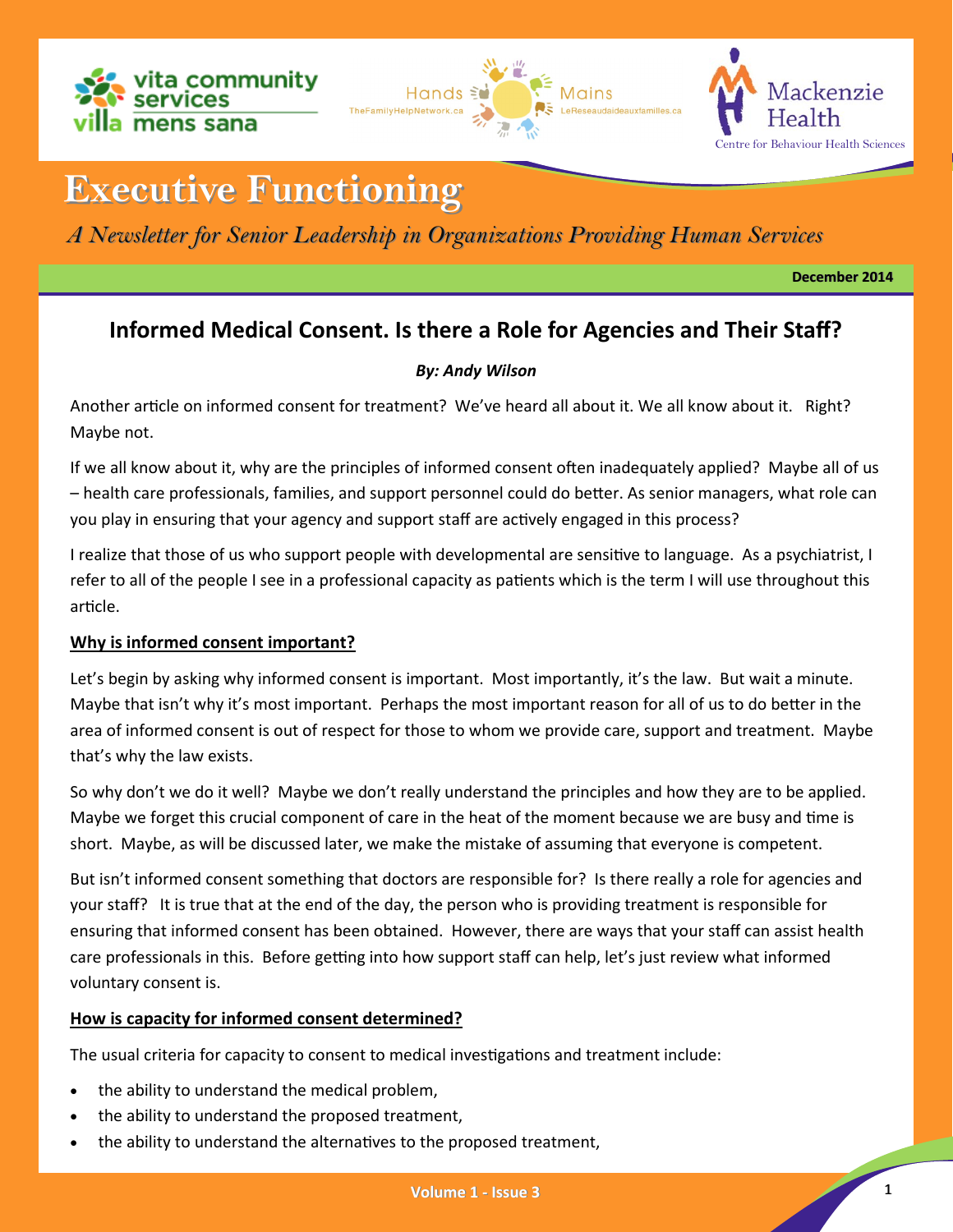- the ability to understand the option of refusing treatment, and
- the ability to appreciate the possible outcomes from accepting or refusing the proposed treatment, including the benefits and risks of both receiving and not receiving the treatment.

**EANINGLESS JARGON**<br>SPOKEN HERE

Further, consent must be voluntary, and not obtained through coercion, misrepresentation or fraud.

Herein lies the first problem. How many of us, let alone those we support, really understand the jargon we are all exposed to day after day. While I consider myself competent, I once had an accountant who spoke so rapidly, and used so much technical language that it is highly doubtful that my consent for his actions on my behalf would be considered 'informed' – I subsequently changed accountants. With that in mind, let's put the previous paragraph in more concrete terms:

- 1. What treatment are you going to have?
- 2. Why are you having the treatment?
- 3. What will the treatment do for you?
- 4. Are there other treatments which might help?
- 5. What will happen if you don't have the treatment?
- 6. Are there any problems the treatment might cause?

If someone can satisfactorily answer all these questions, he/she likely has capacity for consent. Now before any of us could answer these questions, we would need to have information provided to us in a manner we can understand. Those we support may need additional assistance in this, and there is an important advocacy role for support staff here which will be discussed later.

## **Do persons with a developmental disability have the capacity for informed consent?**

Ontario law states that a person is presumed to be competent *unless there is a reason to believe otherwise* (italics are those of the author)*.* It is the last half of this statement which is often glossed over. How many of us have seen pieces of paper put in front of probably uncomprehending persons in order for them to scrawl some sort of mark under a presumption of capacity. Is it not true that there is often "reason to believe otherwise" in those we support? We become so focused on the presumption of capacity to consent, that we may forget that we might in fact be denying the right to informed consent to many of those who we support.

The following quote from reference 2 at the end of this article supports this more eloquently than I can:

"………it is another fundamental principle of ethics that all persons, insofar as they are persons, are equal and should not be discriminated against.[2] This is known as the principle of equality and justice. [5,7] It lies at the very heart of a just and fair society. Therefore, if someone cannot exercise her right to self-determination because she lacks the capacity to do so, then a just and fair society must provide some mechanism to compensate for this lack, lest she lose a right that belongs to all other persons

Or -- and potentially this is even worse -- if there was no mechanism to compensate for such a lack of capacity and the incompetent person did make a decision, then that decision would be treated as though it was competently made. While at first glance it might seem as though this respected the in competent person's right, and while acceding to her wishes would indeed be to treat her in the same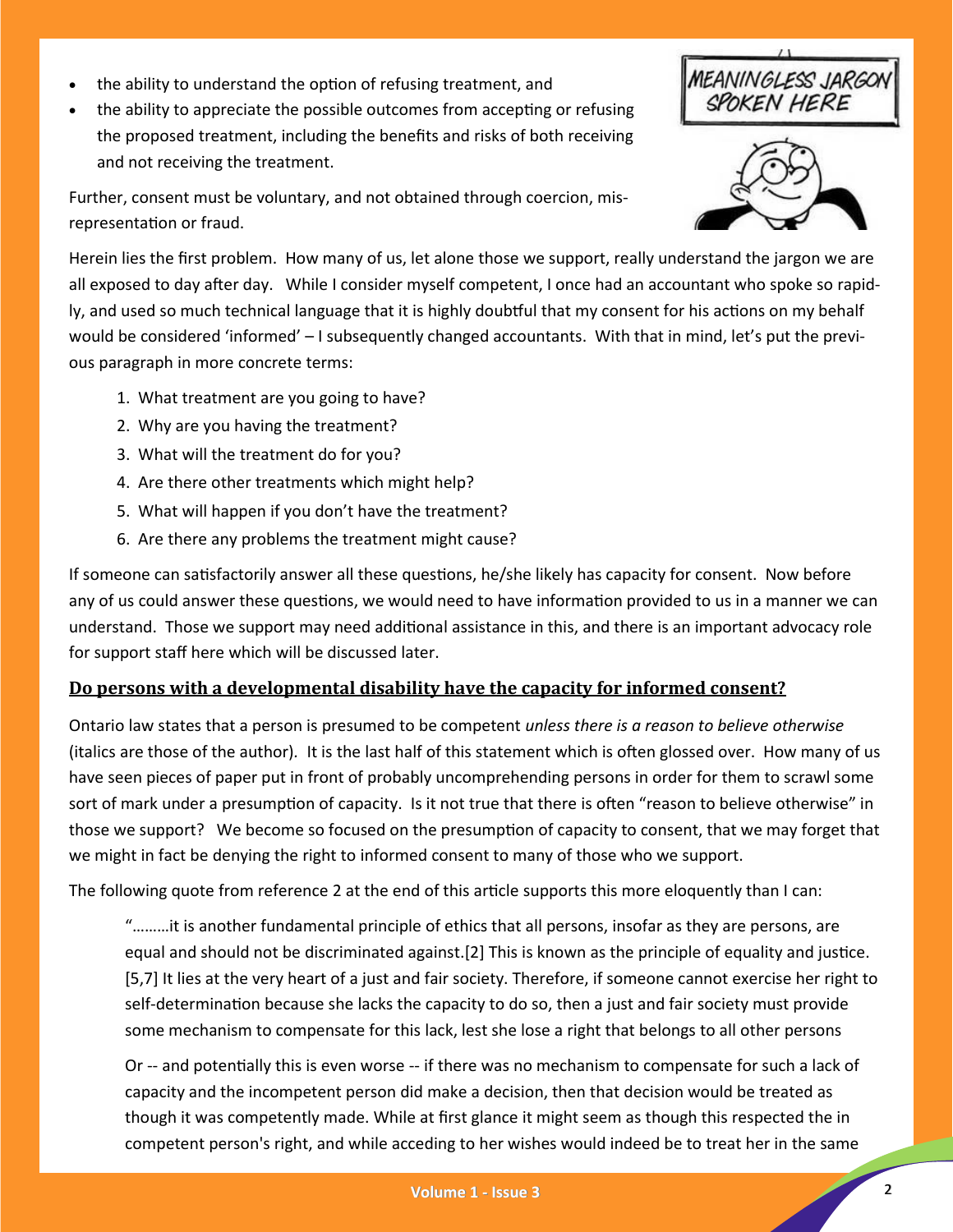way that all other persons are treated, that very sameness of treatment would actually amount to discrimination. Incompetent persons are not the same as competent persons precisely because they lack something that competent persons have: They lack competence.

To treat people who are not the same as though they were the same is just as discriminatory as treating people differently even though they in fact are the same. In each such case, what is done is ethically inappropriate. Good ethics, therefore, require not that people be treated the same, irrespective of their differences, but that they be treated equitably -- which means that their ethically relevant differences should be taken into account" [13] (Eike-Henner and Kluge, 2008).



Graphic adapted by the City of Portland Office of Equity and Human Rights from http://indianfunnypicture.com/img/2013/01/Equality-Doesnt-Means-Justice-Facebook-Pics.jpg via United Way of the Columbia-Willamette.

This consideration is crucial to the present context. It means that allowances must be made for lack of capacity, and that to honour the decisions of an incompetent person as though they were competently made would effectively be to punish them for their incapacity.

# **What proportion of persons with a developmental disability has capacity?**

One study on capacity for informed consent in persons with developmental disabilities (DD) concluded that, most adults with a mild developmental disability and almost half with a moderate DD could at least partially understand information about the proposed treatment itself (i.e. could answer the first three questions above). However, there was much greater difficulty with the last three questions which require one to process information about pros, cons and alternatives in order to reach informed treatment choices - only "50% with mild, and 18% with moderate developmental disability were able to partially appreciate relevance of treatment choice to the person's situation and to weigh treatment risks against benefit" (Cea and Fisher, 2003). What do these numbers mean? There are in fact a substantial number of persons with a developmental disability who do have the capacity to partially, or even fully provide their own informed consent for at least some medical treatments. However, the numbers also mean that there is reason to believe that a substantial number of persons with a developmental disability lack capacity for informed consent. Our joint task is to distinguish, on a person to person basis, between these two groups else we risk depriving persons of their rights.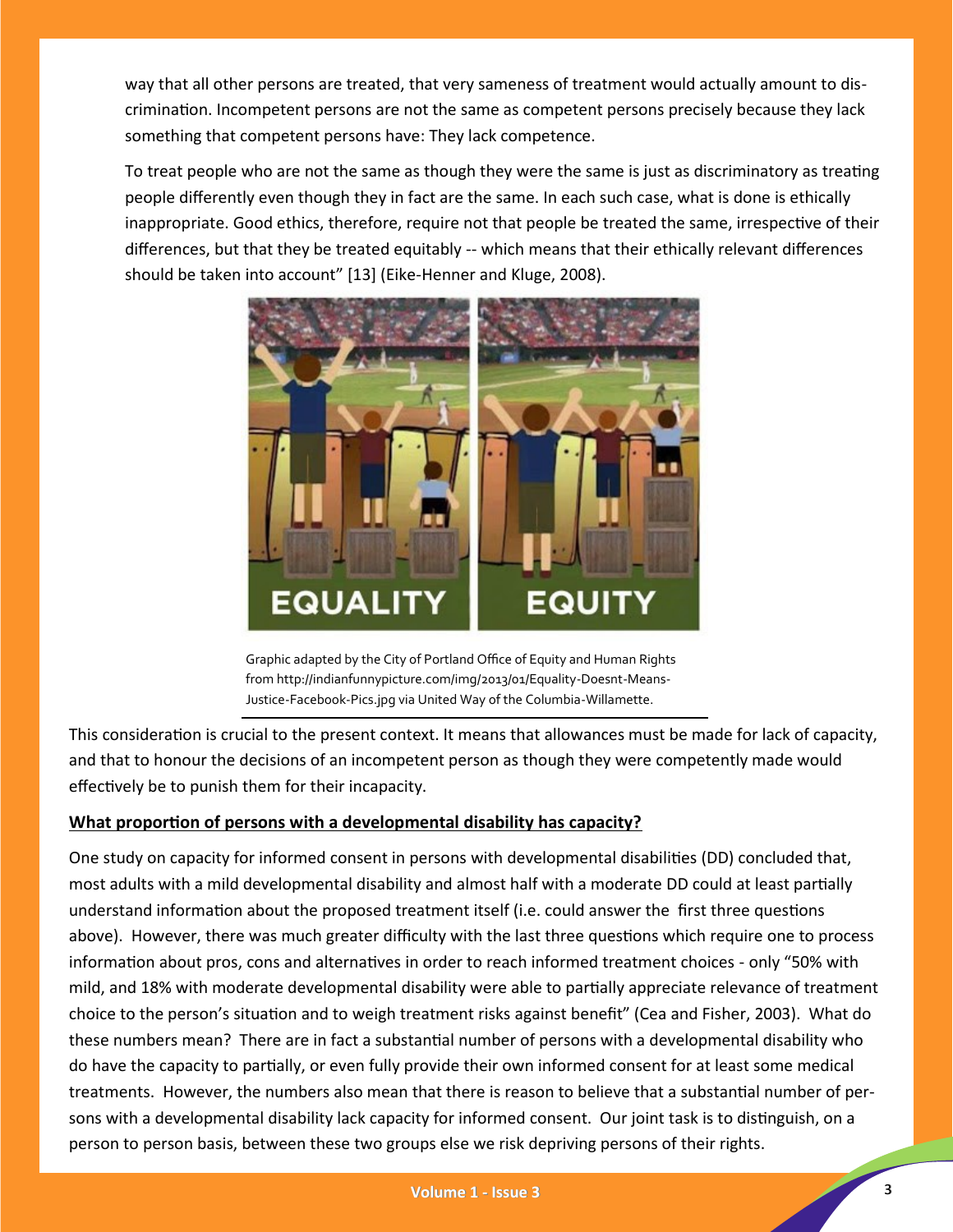Just to complicate things further, we must also keep in mind that informed consent is not static. In other words, the same person may be capable to give informed consent at one point in time, but not at another; or, the same person may have capacity to give consent to one proposed treatment, but not to another. If a person is competent to give consent and we fail to involve them, we have failed to show them the respect they are due. In fact, if a person is competent to give his/her own consent and we do not seek this, we have broken the law. Even if a person lacks capacity to give informed consent and we do not involve him/her to the extent he/ she is capable, we have also failed to show respect. If a person lacks capacity and we fail to obtain informed consent from a Substitute Decision Maker in the manner set out in legislation, we have broken the law. The Toolbook for Primary Care Providers (See Reference 3) contains a tool to assist health care providers in the process of ensuring that assessment for informed consent has been properly followed. Once again, although the ultimate responsibility for ensuring consent capacity has been determined rests with the health care provider, nonetheless, support staff can play an important role in facilitating this.

How often do discussions about treatment take place between physicians on the one hand, and families and support personnel on the other, over the heads of those who will be receiving the proposed treatment? How often do we stop to ask ourselves, "whether competent or not, has the identified patient been appropriately involved in the consent process?"

#### **How can managers help?**

What then is the role for agency executives and senior managers in the consent process? In short, educate and empower your front line staff who will be attending medical appointments with those they support. Until quite recently, medical training has ill prepared physicians (and other health professionals) to provide for the health care needs of persons with developmental disabilities. As a result, many physicians are uncomfortable in this field, and may lack awareness of how best to work with their patients who have developmental disabilities.

By their own communication with those they support, frontline support staff can model effective communication styles for the physician. Staff may be able to encourage physicians to interact directly with their patient rather than talking only to the care provider. Persons with developmental disabilities may have speech impediments. This can make it difficult for the health professional, who does not know them well, to understand what is being said. Frontline staff can often interpret. Because they generally know the person far better than the health professional, frontline staff may also be more aware of strategies which facilitate the person's understanding. This of course raises a key operational issue for those in management – in order for support staff to be effective in this role, the patient should always attend medical appointments accompanied by someone who in fact does know him/her well. Not uncommonly, persons with significant disability attend psychiatric or medical consultation/ review accompanied by a care provider who has very limited knowledge of the person he/she is there to support.

#### **Advocacy Role of Care Providers**

I have mentioned the importance of the advocacy role for support staff. Are there any possible pitfalls in carrying out this function? In the earlier discussion of the criteria for capacity to consent, the necessity that consent be voluntary and without coercion was mentioned. When support workers assist someone in asserting his/her rights and choices about medical care, caregivers must be very aware of their own reactions to the proposed investigation or treatment. There is a risk that projection of the staff member's own values may exert undue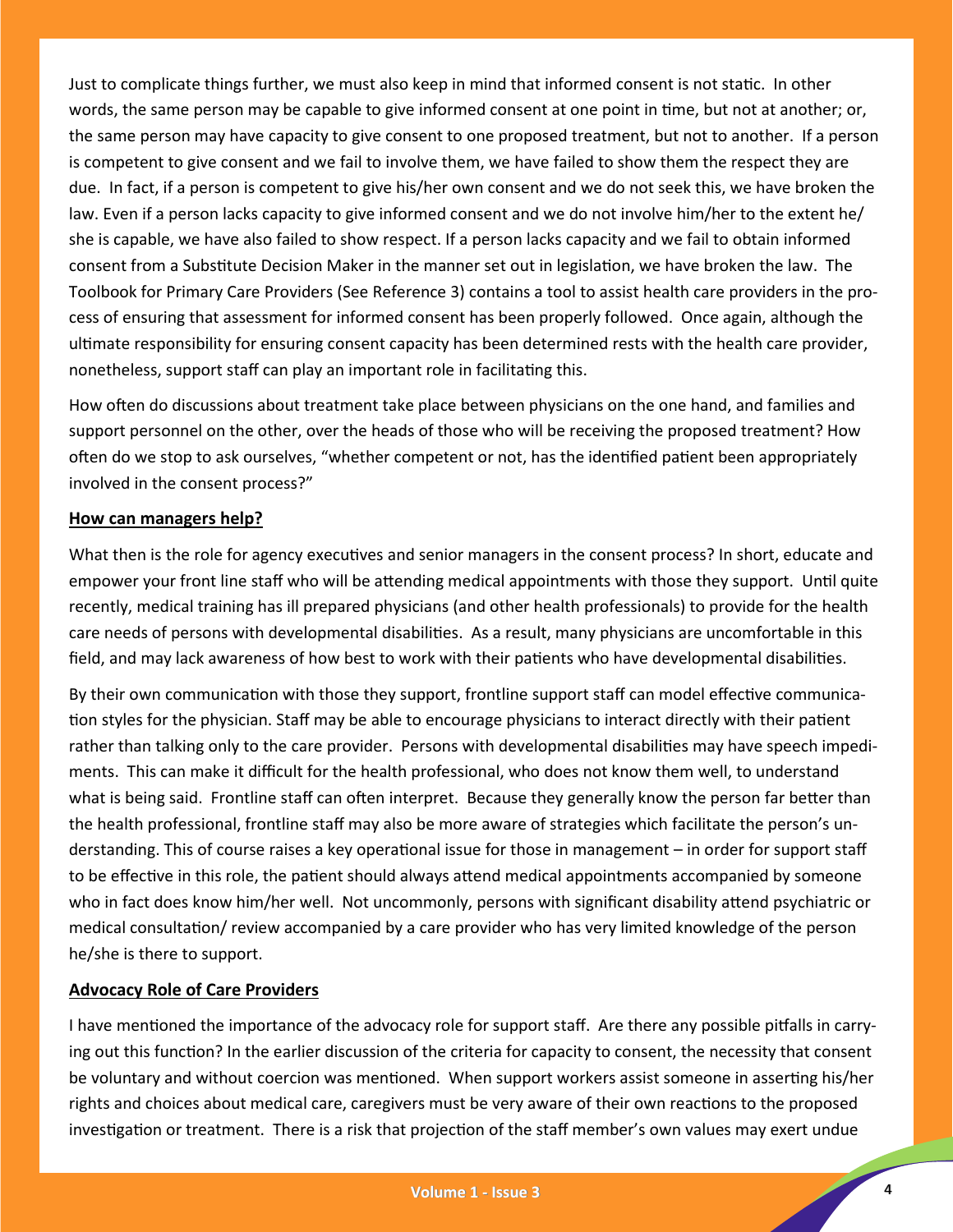pressure either for or against the proposed intervention rather than facilitating expression of the person's own opinions.

In addition, there are two sides to advocacy. On the one hand, staff can advocate ensuring that a person who has capacity is heard, is given relevant information, and is allowed to make his/her own choices. On the other hand, as noted above, advocacy also involves ensuring that a person who may lack capacity has a Substitute Decision Maker actively involved in the consent process. In addition, support staff can advocate that even those who lack capacity have still had interventions explained to them at a level they can understand.

## **Facilitation of Capacity**

It has been shown that information about proposed investigations and treatment should be provided in small chunks, utilizing communication channels appropriate for that person such as visual aids, communication devices etc. Care providers need to ensure that these communication aids are always present for medical appointments and to assist the health professional in their use. Support workers can ensure that the patient has understood what has been said by encouraging those they support to repeat back, in their own words information provided by the doctor. This can help to avoid the risk that automatic affirmative responding on the part of the patient is mistaken for informed understanding. The information given must be tailored to the person's level of understanding. Informed consent is a dialogue amongst all players. Such an approach assists in the determination of whether any given person at a given time has consent capacity or not; in either case, such an approach respects him/her as the key player in the process.

When support staff use active listening with the persons with whom they are working, before, during and after medical appointments, this will provide additional opportunity for processing information and identifying preferences which can be related back to the health professional.

## **What about Substitute Decision Makers?**

Since a substantial proportion of persons with developmental disability will lack capacity for consent to the current investigative or treatment proposal, managers need to educate their staff about the role of Substitute Decision Makers (SDMs). Ontario law spells out a hierarchy of potential SDMs, and consent must be obtained from the highest ranking eligible person (see [www.surreyplace.on.ca/primary](http://www.surreyplace.on.ca/primary-care?id=135)-care?id=135). **A paid care provider can never function as an SDM under Ontario law.** They can however convey information. Support staff should also:

- Be sure that everyone knows who the SDM is
- Be sure that the physician knows how to contact the SDM
- Better yet, if a person has a medical appointment that will likely require a new treatment, a change in treatment or investigations (especially if these would be invasive), consider asking the SDM to attend the appointment or arrange for the SDM to be available by phone so that the physician can make contact. (If there is an already previously agreed-to plan of care, this may not be necessary.)
- If the wishes of the SDM are known in advance, keep the health care professional informed.

In conclusion, although informed consent is ultimately the responsibility of health care professionals, its application should be a joint effort on the part of all concerned. While capacity should be presumed, we must always remember that there is often reason to suspect lack of capacity. By giving the principles of informed consent our careful consideration, we will do better in respecting the rights of those we support.